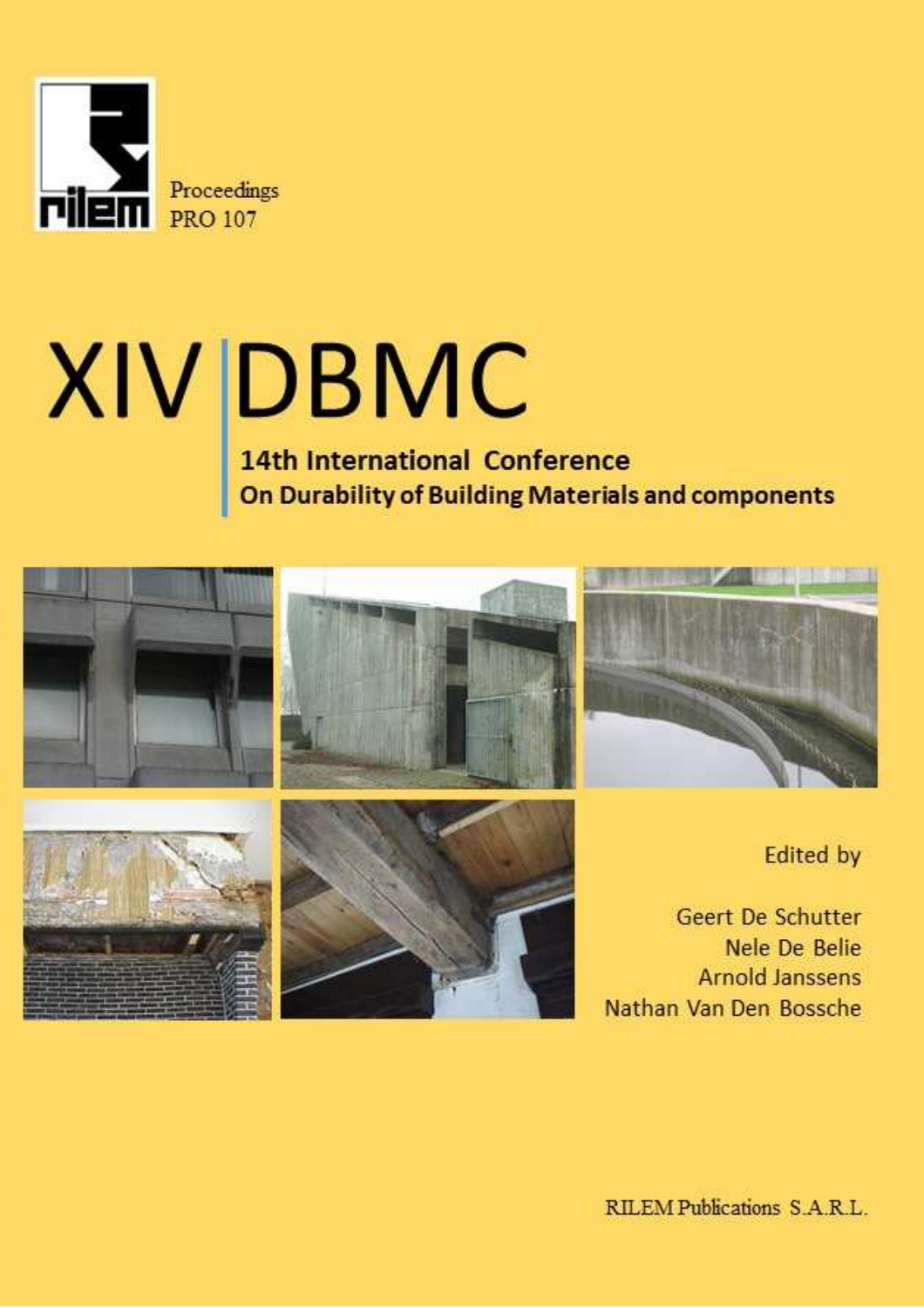# **Influence of life span prediction on building component's LCA performance**

SIE Marion<sup>1,a</sup>, SUSCA Tiziana<sup>2,b</sup>, WILLIAMS PORTAL Natalie<sup>3,c</sup>, DURING Otto<sup>4,d</sup>, FONTANA Patrick<sup>2,e</sup>, SJOSTROM Christer<sup>5,f</sup> and PAYET Jérôme<sup>1,g</sup>

<sup>1</sup>Cycleco, 18 avenue Roger Salengro, 01500 Ambérieu-en-Bugey, France

<sup>2</sup>Bundesanstalt für Materialforschung und –prüfung (BAM), Division 7.1 - Building Materials, Unter den Eichen 87, 12205 Berlin, Germany

<sup>3</sup>CBI Swedish Cement and Concrete Research Institute, c/o SP, Box 857, 501 15 Borås, Sweden

<sup>4</sup>CBI Swedish Cement and Concrete Research Institute, Drottn Kristinas väg 26, 100 44 Stockholm, Sweden

<sup>5</sup>Svenska Aerogel AB, Strömmavägen 2, SE-80309, Gävle, Sweden

<sup>a</sup>marion.sie@cycleco.eu, <sup>b</sup>tiziana.susca@bam.de, <sup>c</sup>natalie.williamsportal@cbi.se,  $d$ otto.during@cbi.se,  $e$ patrick.fontana@bam.de,  $f$ christer.siostrom@aerogel.se, g jerome.payet@cycleco.eu

**Keywords:** LCA, life span, TRC, UHPC, ISO 15686

**Abstract.** The life span of a building product is a key parameter when it comes to Life Cycle Assessment (LCA) performance. Nevertheless, many uncertainties affect this parameter due to a lack of long-term performance data. The sensitivity of the LCA outcomes to this parameter has been studied within the framework of the FP7 project H-House (Healthier Life with Eco-innovative Components for Housing Constructions) funded by the European Commission. The paper features two comparative studies conducted within the scope of this project: one for new construction and another for renovation. An innovative precast sandwich panel made of Textile Reinforced Concrete (TRC) and Foamed Concrete (FC), used for external walls in new construction, is compared with a steel reinforced concrete (SRC) wall of the same thermal resistance. For renovation, a novel halfsandwich panel made of Ultra-High-Performance-Concrete (UHPC) and Autoclaved Aerated Concrete (AAC) is compared with cladding having the same thermal performance. The evaluation was conducted using a multi-criteria basis according to the LCA methodology (ISO 14040-44). In each case, an identical life span for both scenarios leads to the fact that H-House components have a better environmental performance. The ISO 15686 and its relevant parts have been considered for the estimation of the service life span. The sensitivity analysis shows the link between the impact savings of the innovative walls and the life span of the walls and their components. In particular, it was found that since both scenarios need to fulfil the same service during an identical reference period, and since some maintenance and replacement of materials are necessary over time for standard solutions compared to the innovative ones, the chosen life span of the components plays a role of utmost importance. The sensitivity analysis discloses the effect of the assumptions on these aspects.

# **Abbreviations**

AAC: Autoclaved Aerated Concrete LCA: Life Cycle Assessment LCI: Life Cycle Inventory LCIA: Life Cycle Impact Assessment FC: Foamed Concrete RSP: Reference Study Period SRC: Steel Reinforced Concrete TRC: Textile Reinforced Concrete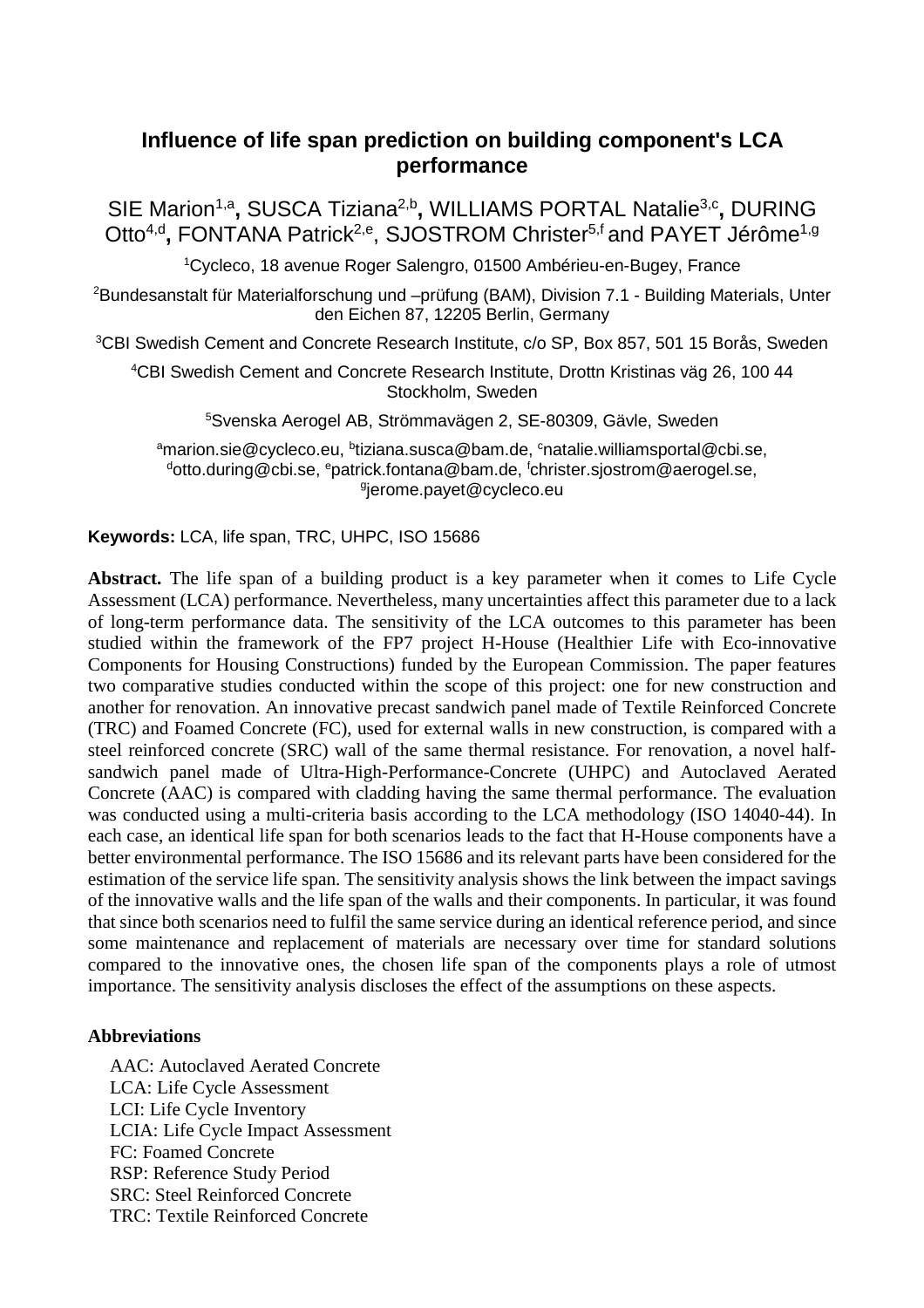### UHPC: Ultra-High Performance Concrete

### **Introduction**

The H-House (Healthier Life with Eco-innovative Components for Housing Constructions) project, funded by the European Commission, aims to develop numerous new building systems suited for a society where both environmental awareness and a high degree of living comfort are required [1]. One of the objectives of the project is to develop innovative panels for external walls with a longer service life than conventional panels, for use in both new and retrofitted buildings. The service life of H-House components is enhanced through the use of innovative concrete and insulation materials.

LCA as described in the ISO standards [2, 3] is an appropriate tool to assess and compare the environmental performance of building products for it allows to consider all life cycle stages, hence preventing transfer of pollution from one stage to another [4]. The LCA method particularly allows the comparison of building solutions while taking into account their difference in terms of service life [5]. The present study assesses the benefits of H-House components' durability, and compares them with conventional solutions, as regards to the contribution to climate change and non-renewable energetic resource depletion. The goal is to particularly check whether H-House components' high service life causes impacts savings compared to conventional solutions.

Although the service lifetime of a building and its components is a very decisive parameter when conducting an LCA [5, 6, 7], there is no commonly accepted method for how to determine building products' life span [8, 9]. ISO 15686 and its relevant parts [11, 12, 13] provide a significant step towards the harmonization of practices related to defining the service life of building products. The latter is determined using the so-called factor method: service life is derived from the theoretical service life of building components out of their context of use – the "reference service life" – and seven adjustment factors reflecting the quality of the building component itself and of the work execution as well as the in-use conditions (environment, maintenance, etc.). Two additional aspects to consider are proposed in [7]: the related components and the trends, i.e. the choices people make based on the appearance of the product or spatial use. In practice, as summarized by [8] "Actual service lifetimes, based on experience, are generally favored over potential or maximum technical lifetimes" in LCA, and, in order to check the sensitivity of the conclusion on this parameter, the assessment is conducted several times for distinct service lives as in [5, 6, 10].

### **Goal definition**

Two assessments are performed, one for new constructions (i.e. assessment n°1) and another for retrofitted buildings (i.e. assessment n°2). Each assessment focuses on the comparison of external walls, one which is innovative and another one which is conventional. In assessment  $n^{\circ}1$ , an innovative precast sandwich panel made of TRC and FC, used for external walls in new constructions, is compared with a SRC wall of the same thermal resistance. For retrofitted buildings, a novel halfsandwich panel made of UHPC and AAC is compared with cladding with the same thermal performance.

The evaluation is conducted using a multi-criteria basis as according to the LCA methodology [2, 3]. It is performed at the same time that the innovative components are developed. The objective is to check the environmental performance of the components being developed according to their service life.

### **Scope definition**

**Functional unit.** The functional unit, i.e. the basis for comparison, is defined as follows: one square meter of façade to be installed in a new construction (assessment n°1) / a refurbished building (assessment n°2) in Berlin (Germany). The facade fulfills the following functions during a given RSP:

o Separation of exterior from interior,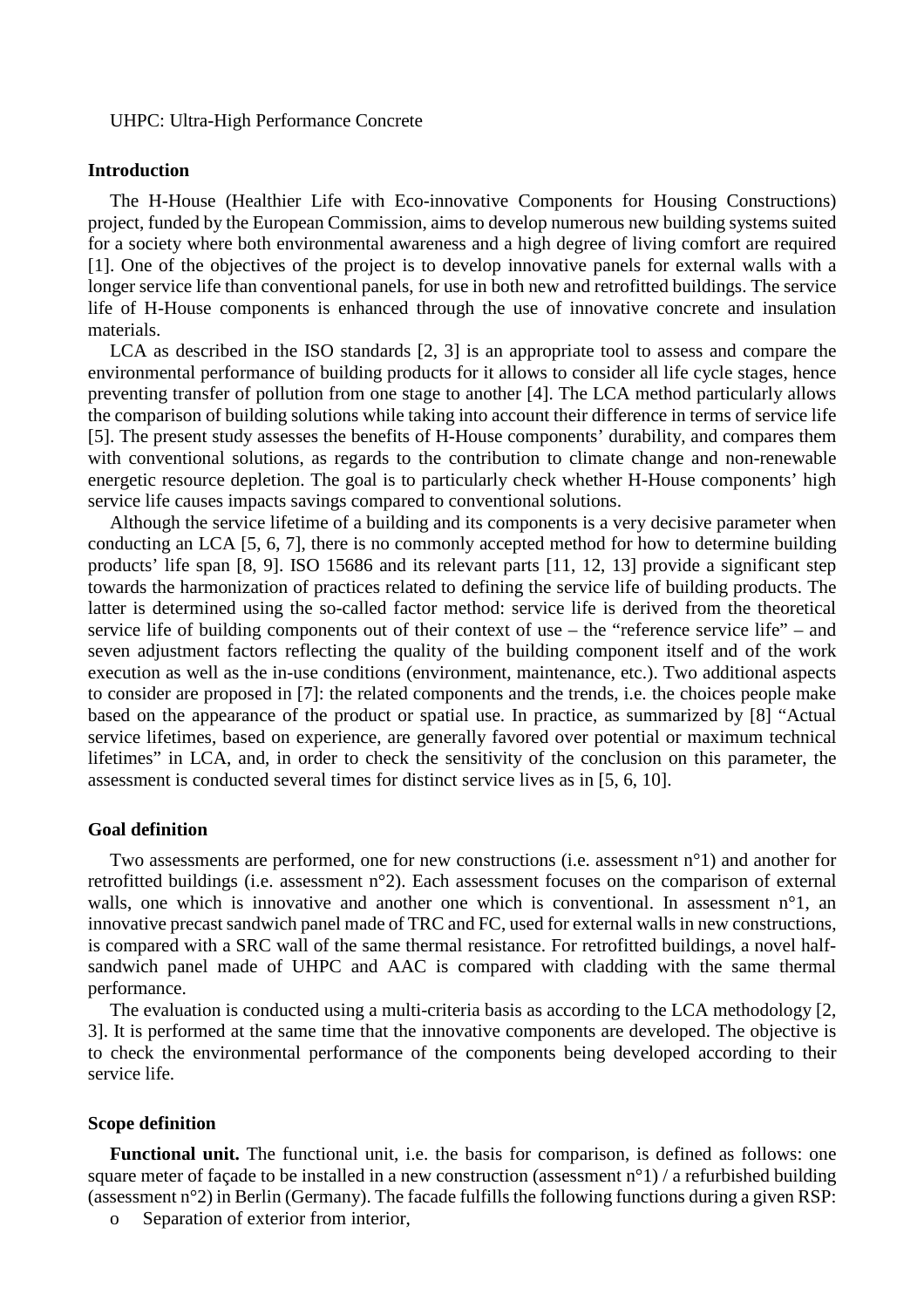- o Self-supporting capacity,
- o Load-bearing (assessment n°1) / non-load-bearing capacity (assessment n°2),
- o Thermal transmittance U-value:  $0.15 \text{ W/(m}^2 \text{K})$

For both assessments, the reference flow is the square meter of the wall. The functional equivalence between scenarios is set by the functions listed above. Additional aspects and functions such as fire resistance, aesthetical aspects, etc. are disregarded in this analysis. The RSP is defined in [14] as the time period for which the time-dependent characteristics of the object under assessment are analyzed. It is to say that the RSP determines the use phase of the assessed product. Within the present study, the RSP is set as the service life of the most long-lasting removable component amongst the ones involved in the scenarios being compared. The number of replacements of the other components during the RSP is thus determined by their service life.

**Description of scenarios.** Scenarios are described in Table 1 and 2 for assessments n° 1 and 2 respectively.

| <b>Scenarios</b>                            | ayer. | <b>Thickness</b><br>[mm] | <b>Materials</b>                                              | <b>Material</b><br>density<br>$\left[\mathrm{kg/m^3}\right]$ | Amount in 1<br>$m2$ prototype<br>[kg] | <b>Manufacturing mode</b>                                                             |
|---------------------------------------------|-------|--------------------------|---------------------------------------------------------------|--------------------------------------------------------------|---------------------------------------|---------------------------------------------------------------------------------------|
| Conventio<br>nal wall:<br><b>SRC</b><br>$+$ | 1.    | 15                       | Lime<br>cement<br>(finishing)<br>plaster<br>render)           | 1800.00                                                      | 27.00                                 | In situ                                                                               |
| insulation                                  | 2.    | 0.5                      | Glass fiber mesh<br>(reinforcement<br>layer)                  | 330.00                                                       | 0.17                                  |                                                                                       |
|                                             | 3.    | 220                      | Rock wool                                                     | 260.00                                                       | 57.20                                 |                                                                                       |
|                                             | 4.    | 200                      | SRC C25/30, 2<br>$M.-\%$<br>reinforcement                     | 2400.00                                                      | 384.00                                |                                                                                       |
| H-House<br>composite<br>element:<br>TRC-FC- | 1.    | 30                       | TRC with self-<br>cleaning<br>properties<br>(outer)<br>layer) | 2365.50                                                      | 70.97                                 | Precast.<br>Pin and plate connectors<br>are included for the<br>layers to be<br>fixed |
| <b>TRC</b>                                  | 2.    | 150                      | FC                                                            | 230.98                                                       | 34.65                                 | together                                                                              |
|                                             | 3.    | 50                       | TRC (inner layer)                                             | 2365.50                                                      | 118.28                                |                                                                                       |

|  |  | Table 1. Description of scenarios being compared in assessment $n^{\circ}1$ . |
|--|--|-------------------------------------------------------------------------------|
|  |  |                                                                               |

Table 2. Description of scenarios being compared in assessment n°2.

| <b>Scenarios</b> | ayer | ess<br>Thickne<br>$[mm] % \begin{minipage}[b]{0.4\linewidth} \centering \includegraphics[width=\textwidth]{figs/fig_10.pdf} \centering \includegraphics[width=\textwidth]{figs/fig_10.pdf} \centering \includegraphics[width=\textwidth]{figs/fig_10.pdf} \centering \includegraphics[width=\textwidth]{figs/fig_10.pdf} \centering \includegraphics[width=\textwidth]{figs/fig_10.pdf} \centering \includegraphics[width=\textwidth]{figs/fig_10.pdf} \centering \includegraphics[width=\textwidth]{figs/fig_10.pdf} \centering \includegraphics[width=\textwidth]{figs/fig_10.pdf} \centering \includegraphics[width=\textwidth]{figs/fig_10.pdf} \centering \includegraphics[width=\textwidth]{$ | <b>Materials</b>             | <b>Materia</b><br>I density<br>$\left[\mathrm{kg/m^3}\right]$ | Amount in 1<br>m <sup>2</sup><br>prototype<br>[kg] | <b>Manufacturing mode</b>  |
|------------------|------|-----------------------------------------------------------------------------------------------------------------------------------------------------------------------------------------------------------------------------------------------------------------------------------------------------------------------------------------------------------------------------------------------------------------------------------------------------------------------------------------------------------------------------------------------------------------------------------------------------------------------------------------------------------------------------------------------------|------------------------------|---------------------------------------------------------------|----------------------------------------------------|----------------------------|
| Conventio        | 1.   | 60                                                                                                                                                                                                                                                                                                                                                                                                                                                                                                                                                                                                                                                                                                  | SRC C25/30, 2 M.-%           | 2400.00                                                       | 144.00                                             | Insulation<br>Precast.     |
| wall:<br>nal     |      |                                                                                                                                                                                                                                                                                                                                                                                                                                                                                                                                                                                                                                                                                                     | reinforcement                |                                                               |                                                    | are included<br>fasteners  |
| Cladding         |      |                                                                                                                                                                                                                                                                                                                                                                                                                                                                                                                                                                                                                                                                                                     |                              |                                                               |                                                    | for the layers to be fixed |
|                  | 2.   | 50                                                                                                                                                                                                                                                                                                                                                                                                                                                                                                                                                                                                                                                                                                  | Air                          | $\Omega$                                                      | $\Omega$                                           | together                   |
|                  | 3.   | 220                                                                                                                                                                                                                                                                                                                                                                                                                                                                                                                                                                                                                                                                                                 | Rock wool                    | 260.00                                                        | 57.20                                              |                            |
| H-House          | 1.   | 35                                                                                                                                                                                                                                                                                                                                                                                                                                                                                                                                                                                                                                                                                                  | self-<br>with<br><b>UHPC</b> | 2400.00                                                       | 110.80                                             | Precast.                   |
| composite        |      |                                                                                                                                                                                                                                                                                                                                                                                                                                                                                                                                                                                                                                                                                                     | cleaning<br>properties       |                                                               |                                                    | The AAC is inserted into   |
| element:         |      |                                                                                                                                                                                                                                                                                                                                                                                                                                                                                                                                                                                                                                                                                                     | (outer layer)                |                                                               |                                                    | "box".<br><b>UHPC</b><br>a |
| UHPC-            | 2.   | 345                                                                                                                                                                                                                                                                                                                                                                                                                                                                                                                                                                                                                                                                                                 | AAC                          | 95.00                                                         | 33.20                                              | Cementitious<br>glue       |
| AAC              |      |                                                                                                                                                                                                                                                                                                                                                                                                                                                                                                                                                                                                                                                                                                     |                              |                                                               |                                                    | ensures the connection     |
|                  |      |                                                                                                                                                                                                                                                                                                                                                                                                                                                                                                                                                                                                                                                                                                     |                              |                                                               |                                                    | of both layers.            |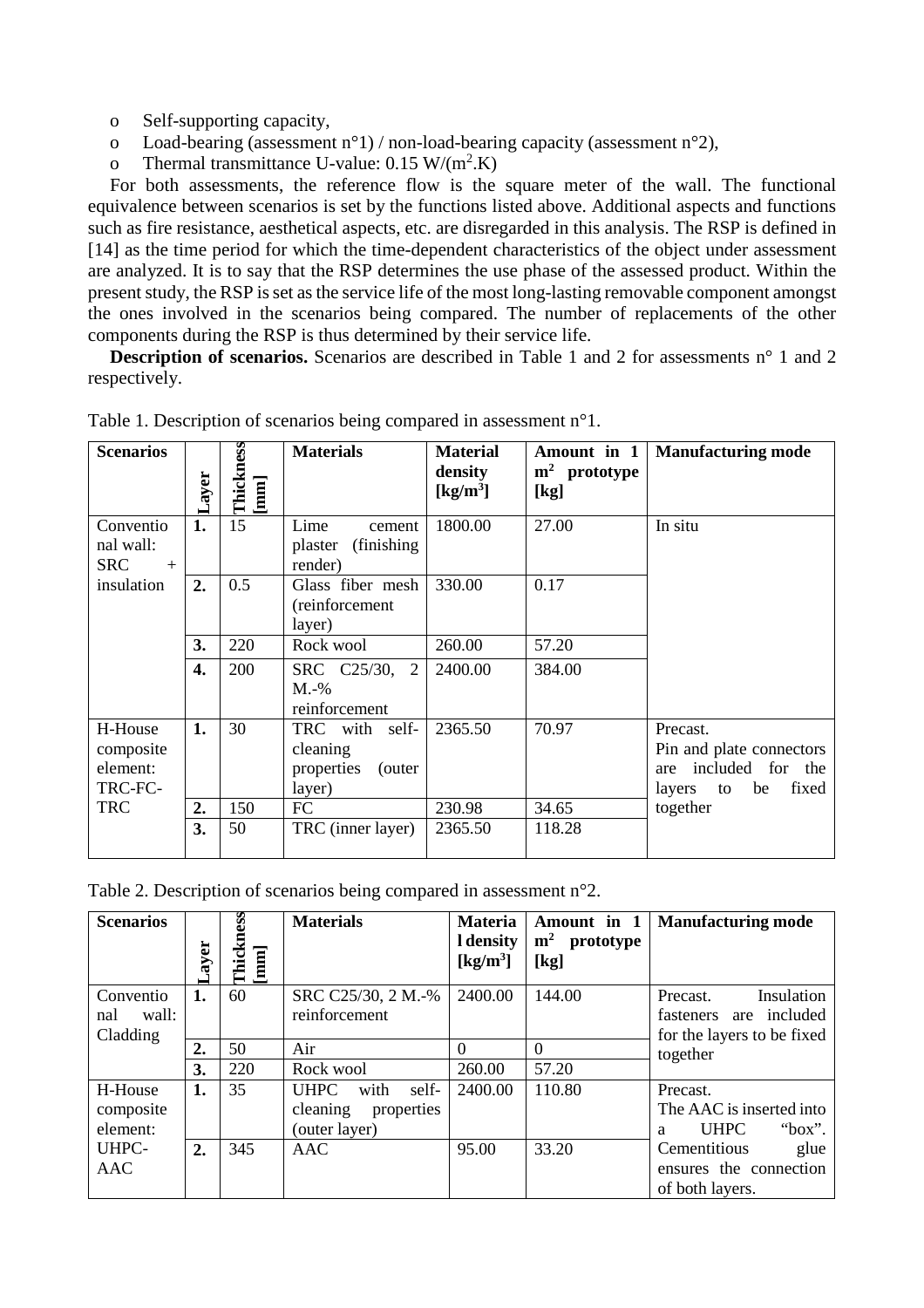**Service life definition.** As explained in the introduction, common practice on service life definition in LCA involves the use of expert judgement on actual service lives as a source of values [8]. [15] proposes a database of service lives based on seven publications on building components' service lives currently observed. Table 3 shows service life intervals for materials involved in the conventional walls scenario according to [15].

| <b>Materials</b>                                  | Service life intervals [years] |
|---------------------------------------------------|--------------------------------|
| Lime cement plaster $+$ glass fiber reinforcement | $20 - 50$                      |
| Rock wool                                         | $30 - 60$                      |
| <b>SRC</b>                                        | $40 - 100$                     |
| $\vert$ Cladding (SRC + rock wool)                | $30 - 60$                      |

Table 3. Service life interval for materials involved in conventional wall scenarios [15].

Since service life prediction tools are limited within the context of innovative building materials, the service life of the H-House wall elements is based on the durability potential observed through individual long-term material tests. It has been observed in [16] and [17] that TRC has a promising long-term durability. In case of UHPC, the increased density, i.e. the very low porosity particularly in the interfacial transition zone between cement paste matrix and aggregates, is in general associated with a significantly lower water and gas permeability and increased resistance to chloride ion diffusion and carbonation compared to ordinary concrete (cf. [18] and [19]). In regard to the current findings, H-House partners consider that H-House innovative walls can last as long as the building itself, even considering the weak points (joints and connections). The service life of innovative components is therefore based on the service life of the building in this study. It should be noted that large-scale durability experiments, including cyclic temperature and moisture boundary conditions, will be performed to further evaluate the level of durability of the H-House composite elements.

Assumption 1:

- H-House composite element's service life = Building's service life (Assessment  $n^{\circ}1$ )
- H-House composite element's service life = Existing building's remaining service life (Assessment n°2)

In [7] experts from the Netherlands were asked about their opinion on the lifespan of new residential buildings. Answers vary from 55 to 500 years and differ according to the expert's background:

- Building associations: 80 years,
- Building consultants: 146 years,
- Research institutes: 162 years,
- Project developers: 288 years.

In the present study we consider these survey's results valid for the German context. Assessment n<sup>o</sup>1 compares the environmental performance of building components for these four service life values. The lowest value, 80 years, reflects a pessimistic scenario in which the innovative composite elements are demolished before the end of their technical service life. The highest value, 288 years, reflects an optimistic scenario in which the innovative composite elements have a technical service life equal or over 288 years. Moreover, assessment n°2 deals with retrofitted buildings. Without knowledge on given existing buildings' remaining service life, the minimum value provided in [7] (i.e. 55 years) is considered and the maximum values (i.e. 162 and 288 years) are discarded.

For each assessment and for each of the options listed above, the H-House composite elements are the most long-lasting removable component among the one included in the scenarios of interest. In accordance with the RSP definition reported in the previous paragraph, the service life of the H-House component corresponds to the RSP.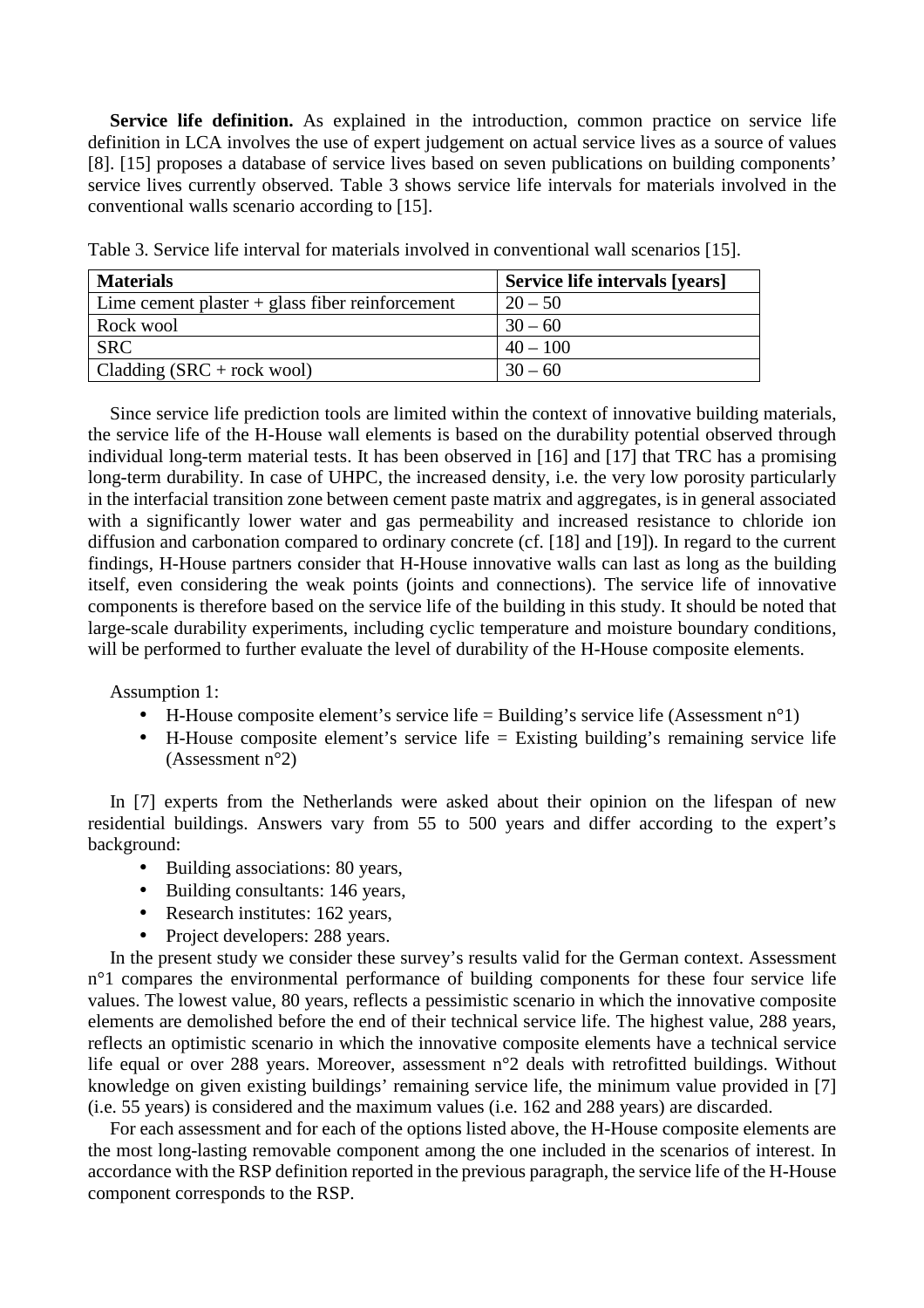Assumption 2: RSP = H-House composite element's service life

Assumptions 1 and 2 lead to the fact that the RSP also corresponds to the building's service life for assessment n°1, and to the building's remaining service life for assessment n°2.

The number of replacements of the removable materials is the most influencing parameter in LCA, which, in turn, depends on their service life. The number of replacements of removable materials is reported in Table 4 and Table 5 for the RSP being studied in assessment n°1 and 2, respectively. As far as the materials for conventional walls are concerned, these numbers have been established based on the service life's intervals presented in Table 3 with the objective of reaching a round number of replacements. In some cases, the interval is wide and several numbers of replacements are possible. For instance, Table 3 states that the service life of SRC is between 40 and 100 years; which in consequence for a RSP of 162 years, could consist of either 1 replacement (i.e. service life of  $SRC =$ 81 years), 2 replacements (i.e. service life of SRC = 54 years) or 3 replacements (i.e. service life of  $SRC = 40.5$  years). In such case, the number of replacements matching with the highest service life of the conventional materials is retained. As far as innovative components are concerned, the previously mentioned assumption has been adopted: the service life of innovative components is determined based on the service life of the building.

In both cases, optimistic service lives are used for both scenarios.

Table 4. Number of replacements for four RSP options in assessment n°1. The service life of the component matching with the number of replacements is indicated in brackets.

| Components       | <b>RSP</b> Options    |                        |                        |                        |
|------------------|-----------------------|------------------------|------------------------|------------------------|
|                  | 80 years              | 146 years              | 162 years              | 288 years              |
| Rock wool + lime | $1(40 \text{ years})$ | 2 (48.6 years)         | 3 (40.5 years)         | $5(48 \text{ years})$  |
| cement plaster + |                       |                        |                        |                        |
| glass fiber mesh |                       |                        |                        |                        |
| (external layer) |                       |                        |                        |                        |
| SRC <sup>1</sup> | $0(80 \text{ years})$ | $1(73 \text{ years})$  | $(81 \text{ years})$   | 2 (96 years)           |
| TRC-FC-TRC       | $0(80 \text{ years})$ | $0(146 \text{ years})$ | $0(162 \text{ years})$ | $0(288 \text{ years})$ |

<sup>1</sup>The replacement of the SRC involves the building's demolition and reconstruction

Table 5. Number of replacements for three RSP options in assessment n°2. The service life of the component matching with the number of replacements is indicated in brackets.

| Components | <b>RSP</b> Options    |                       |                        |
|------------|-----------------------|-----------------------|------------------------|
|            | 55 years              | 80 years              | 146 years              |
| Cladding   | $0(55 \text{ years})$ | $(40 \text{ years})$  | 2 (48.6 years)         |
| UHPC-FC    | $0(55 \text{ years})$ | $0(80 \text{ years})$ | $0(146 \text{ years})$ |

**System boundaries.** The study is cradle to grave, i.e. all life cycle stages (from primary material extraction to end of life components treatment) are accounted for.

### **Life Cycle Inventory**

A product's LCI is the list of emissions and consumptions of elementary flows into and from the environment caused by the product to fulfil the functional unit [3]. It inventories each and every flow emitted in different locations at different periods of time. Setting up each scenario's LCI requires a modelling of each scenario into LCA software which includes background data on elementary flows emissions and consumptions caused by standard processes as regards to the manufacturing of 1 kg Portland cement or landfill of 1 kg inert material. Specific wall data are linked to background datasets in the software which then proceeds to the matrix operations required to compile elementary flows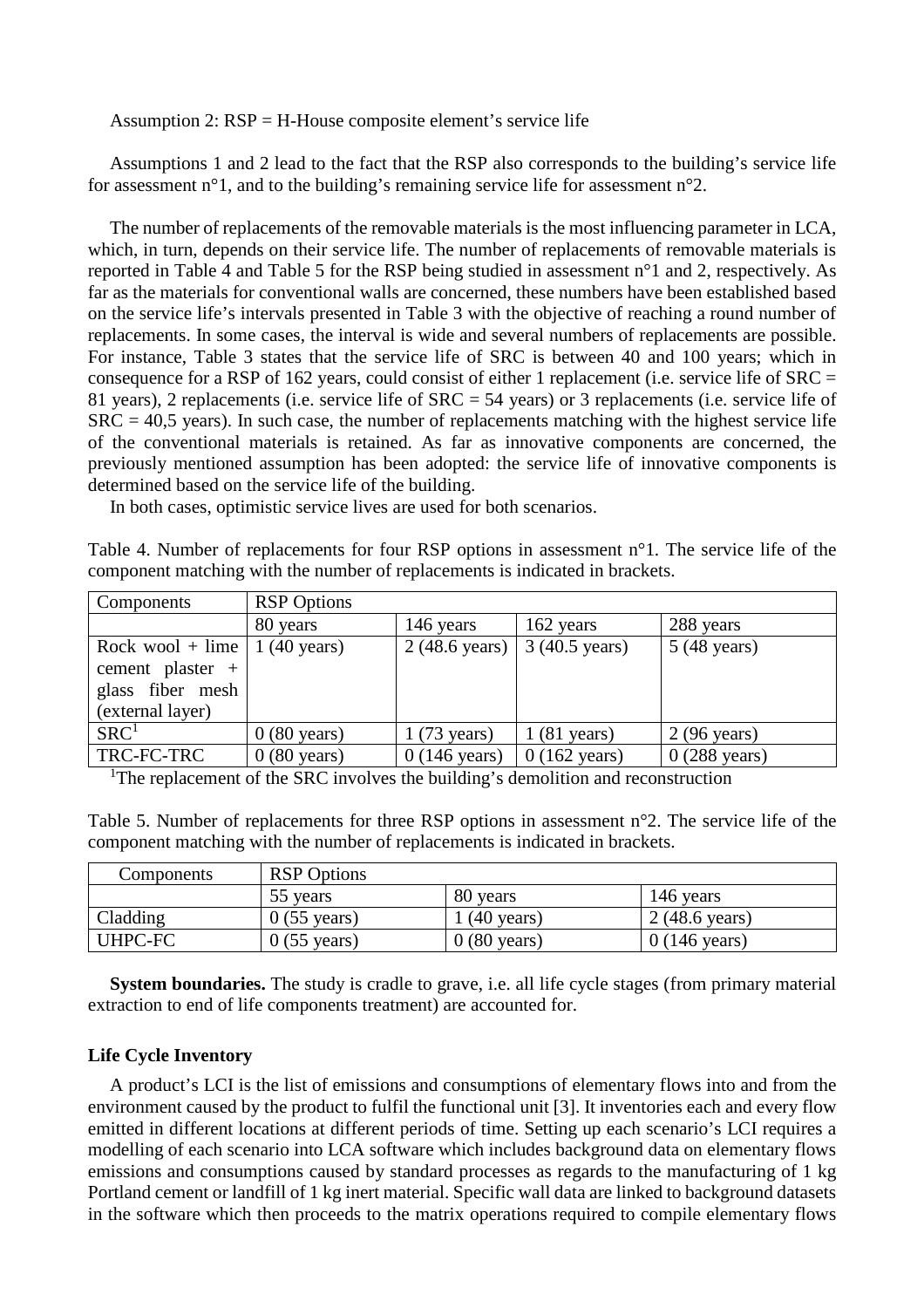involved in each life cycle's stage. The background database used for this assessment is ecoinvent 3.3 [20] and the software is SimaPro [21]. Specific data pertaining to the walls studied are described in Table 6 and Table 7. Most of the specific data relating to the H-House composite elements have been retrieved from confidential H-House deliverables.

| Life cycle steps                                    | <b>Scenarios</b>                                                                                                                                                                                                                                                                                                                                                                     |                                                                                                                                                                                                                                                                                                                       |
|-----------------------------------------------------|--------------------------------------------------------------------------------------------------------------------------------------------------------------------------------------------------------------------------------------------------------------------------------------------------------------------------------------------------------------------------------------|-----------------------------------------------------------------------------------------------------------------------------------------------------------------------------------------------------------------------------------------------------------------------------------------------------------------------|
|                                                     | $SRC + insulation$                                                                                                                                                                                                                                                                                                                                                                   | TRC-FC-TRC                                                                                                                                                                                                                                                                                                            |
| Production<br>of<br>materials<br>Transport<br>to    | Ready-mix concrete is prepared in a plant<br>located in Germany and transported wet in<br>a truck mixer. On the contrary, the cover<br>plaster is brought dry and water is added<br>on site.<br>Concrete's primary materials and other<br>materials are those available on the<br>European market (ecoinvent datasets<br>representative for European market).<br>Not Applicable (NA) | Manufacturing in Germany at 200 km<br>distance from the place of use (assumption<br>from H-House partners).<br>Primary materials are those available on the<br>European market (ecoinvent datasets<br>representative for European market).<br>None. The materials are manufactured in                                 |
| assembly<br>location                                |                                                                                                                                                                                                                                                                                                                                                                                      | the same plant as panels are casted. Nota<br>Bene (NB): FC can be produced in mobile<br>equipment                                                                                                                                                                                                                     |
| Manufacture of<br>components                        | <b>NA</b>                                                                                                                                                                                                                                                                                                                                                                            | Manufacturing in Germany, near the<br>construction site location. The layers are<br>poured into a mold<br>and dried<br>in<br>atmospheric conditions. The layers are<br>fixed on one another using connectors.<br>Easy-to-clean surface functionalization<br>through introduction of $TiO2$ in the<br>demolding agent. |
| Transport to the<br>building's<br>construction site | Transportation<br>mode<br>and<br>distance<br>according to ecoinvent assumptions [20]                                                                                                                                                                                                                                                                                                 | 200 km by lorry (assumption from H-<br>House partners)                                                                                                                                                                                                                                                                |
| Assembly on to<br>the building                      | Water and energy consumption for<br>construction work according to [10, 20]                                                                                                                                                                                                                                                                                                          | Energy consumption for the installation<br>according to [10]. Anchoring systems for<br>reinforced steel are also used.                                                                                                                                                                                                |
| Maintenance                                         | Replacement of the insulation layer or the<br>whole system according to Table 4.<br>Cleaning every five years (likely a<br>reasonable amount of time to ensure the<br>maintenance of aesthetics according to<br>[22] using cleaning agents and high-<br>pressure water [23, 24]                                                                                                      | No replacement, no cleaning due to self-<br>cleaning surface properties.                                                                                                                                                                                                                                              |
| Dismantling a/o<br>demolition                       | Energy consumption and particulates<br>emissions due to the demolition process<br>according to [25]                                                                                                                                                                                                                                                                                  | Energy consumption and particulates<br>emissions due to the demolition process<br>according to [25]                                                                                                                                                                                                                   |
| Transport to end<br>of life treatment<br>plant      | 150 km by lorry for recycling and 100 km<br>by lorry for landfill [25]                                                                                                                                                                                                                                                                                                               | 150 km by lorry for recycling and 100 km<br>by lorry for landfill [25]                                                                                                                                                                                                                                                |
| life<br>End<br>of<br>treatment plant                | H-House partners make the following<br>assumptions: The SRC is crushed for<br>down-cycling of concrete, the recovered<br>reinforcement steel is recycled. The cover<br>plaster plus rock wool insulation is<br>landfilled.                                                                                                                                                           | H-House partners make the following<br>assumptions: The panel is crushed for<br>down-cycling of concretes. The recovered<br>textile mesh is landfilled.                                                                                                                                                               |

Table 6. Specific data of walls studied in assessment n°1.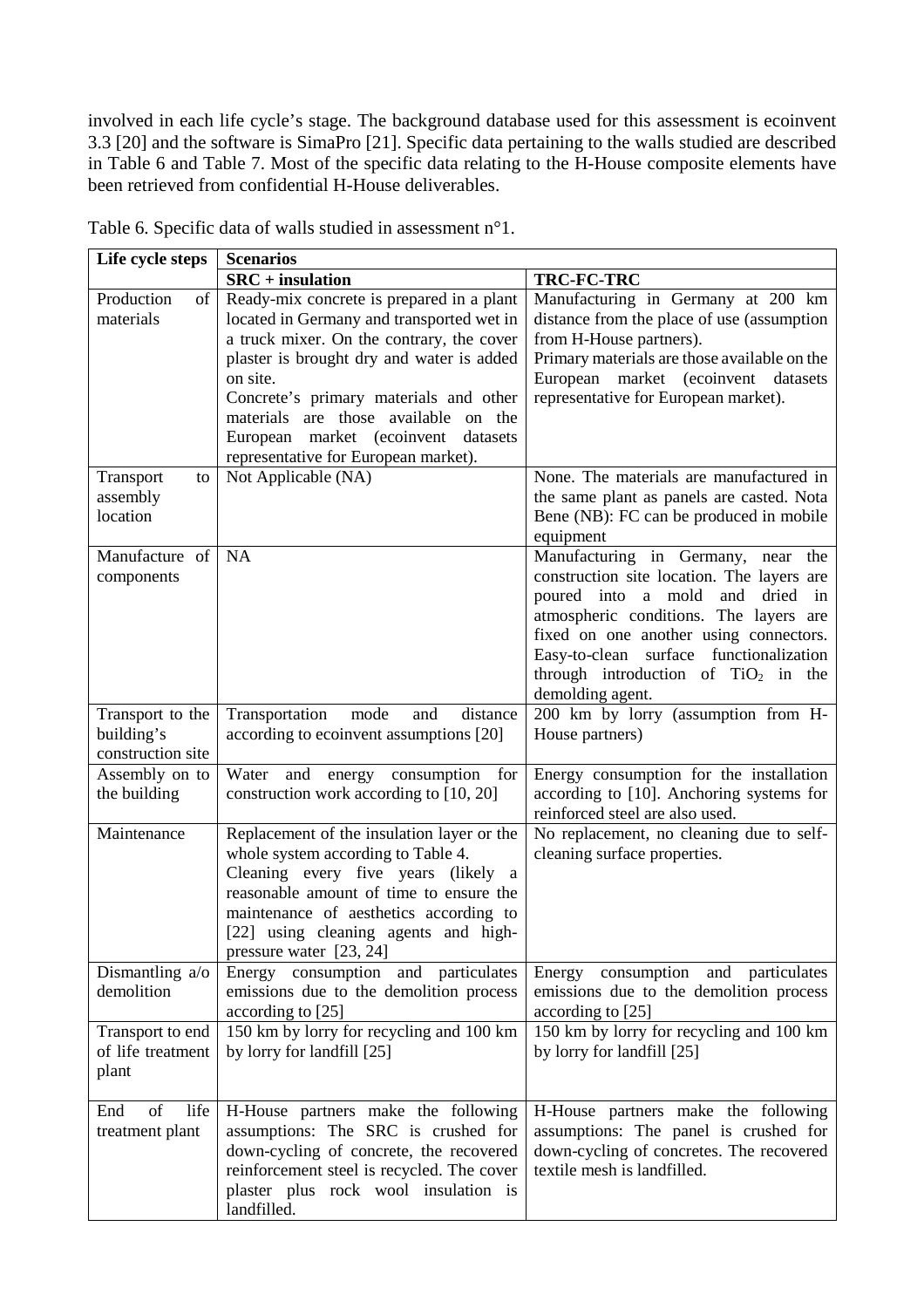| Life cycle steps       | <b>Scenarios</b>                                                         |                                                                                                |
|------------------------|--------------------------------------------------------------------------|------------------------------------------------------------------------------------------------|
|                        | <b>Cladding</b>                                                          | <b>UHPC-AAC</b>                                                                                |
| Production<br>of       | Materials are those available on the                                     | Manufacturing<br>in<br>Germany.<br>Primary                                                     |
| materials              | European market (ecoinvent datasets                                      | materials are those available on the European                                                  |
|                        | representative for European market).                                     | market (ecoinvent datasets representative for                                                  |
|                        |                                                                          | European market).                                                                              |
| Transport<br>to        | Transportation mode and distance                                         | The UHPC is manufactured in the same plant                                                     |
| assembly location      | according to ecoinvent assumptions                                       | as panels are casted.                                                                          |
|                        | $[20]$                                                                   | The AAC is produced in southern Germany                                                        |
|                        |                                                                          | and the panel is produced near Berlin. 600km                                                   |
|                        |                                                                          | by lorry is taken into account for transport of<br>the AAC from material production plant gate |
|                        |                                                                          | to panel production plant gate.                                                                |
| Manufacturing<br>of    | Manufacturing in Germany, near the                                       | Manufacturing in Germany,<br>the<br>near                                                       |
| components             | construction site location, according to                                 | construction site location. The layers are                                                     |
|                        | ecoinvent data on concrete block                                         | poured into a mold and dried in atmospheric                                                    |
|                        | manufacturing. [20]                                                      | conditions. The layers are fixed on one                                                        |
|                        |                                                                          | another using connectors. Easy-to-clean                                                        |
|                        |                                                                          | functionalization<br>surface<br>through                                                        |
|                        |                                                                          | introduction of $TiO2$ in the UHPC binder.                                                     |
| the<br>Transport to    | 200 km by lorry, assumption from H-                                      | 200 km by lorry, assumption from H-House                                                       |
| building's             | House partners                                                           | partners                                                                                       |
| construction site      |                                                                          |                                                                                                |
| Assembly on<br>to      | Consummation of energy for the                                           | Some energy is consumed for the installation                                                   |
| the building           | installation<br>according<br>$[10]$ .<br>to                              | [9]. Anchoring system in reinforcing steel                                                     |
|                        | Anchoring system in reinforcing steel                                    | are also used.                                                                                 |
|                        | are also used (assumed identical to the<br>one used for UHPC-AAC panel). |                                                                                                |
| Maintenance            | Replacement of the whole cladding                                        | No replacement, no cleaning due to self-                                                       |
|                        | according to Table 5                                                     | cleaning surface properties.                                                                   |
|                        | Cleaning every five years (likely a                                      |                                                                                                |
|                        | reasonable amount of time to ensure                                      |                                                                                                |
|                        | of<br>aesthetics<br>maintenance<br>the                                   |                                                                                                |
|                        | according to [22] using cleaning agent                                   |                                                                                                |
|                        | and pressurized water [23, 24]                                           |                                                                                                |
| Dismantling<br>$a$ o   | Energy consumption and particulates                                      | Energy<br>consumption<br>and<br>particulates                                                   |
| demolition             | emissions due to<br>the demolition                                       | emissions due to the demolition process                                                        |
|                        | process according to [25]                                                | according to [25]                                                                              |
| Transport to end of    | 150 km by lorry for recycling and 100                                    | 150 km by lorry for recycling [25]                                                             |
| life treatment plant   | km by lorry for landfill [25]                                            |                                                                                                |
| life<br>of             |                                                                          |                                                                                                |
| End<br>treatment plant | The H-House partners make<br>the<br>following assumptions: The SRC is    | The H-House partners make the following<br>assumptions: The panel is crushed for down-         |
|                        | crushed for down-cycling of concrete,                                    | cycling of concretes.                                                                          |
|                        | the recovered reinforcement steel is                                     |                                                                                                |
|                        | recycled. The rock wool insulation is                                    |                                                                                                |
|                        | landfilled.                                                              |                                                                                                |

Table 7. Specific data of walls studied in assessment n°2.

The adopted modelling principle is attributional, i.e. the processes are described as they are likely to occur at the end of the H-House project, without taking into account rebound effects and experience curves. In the background system, the multi-functionalities are dealt with allocation at the point of substitution based on the "true value". True value allocation is a modified form of revenue allocation that includes correction to the revenue deriving from the mass balance for the carbon that has a significant impact [20]. There are no cases of multi-functionalities in the foreground system, i.e. the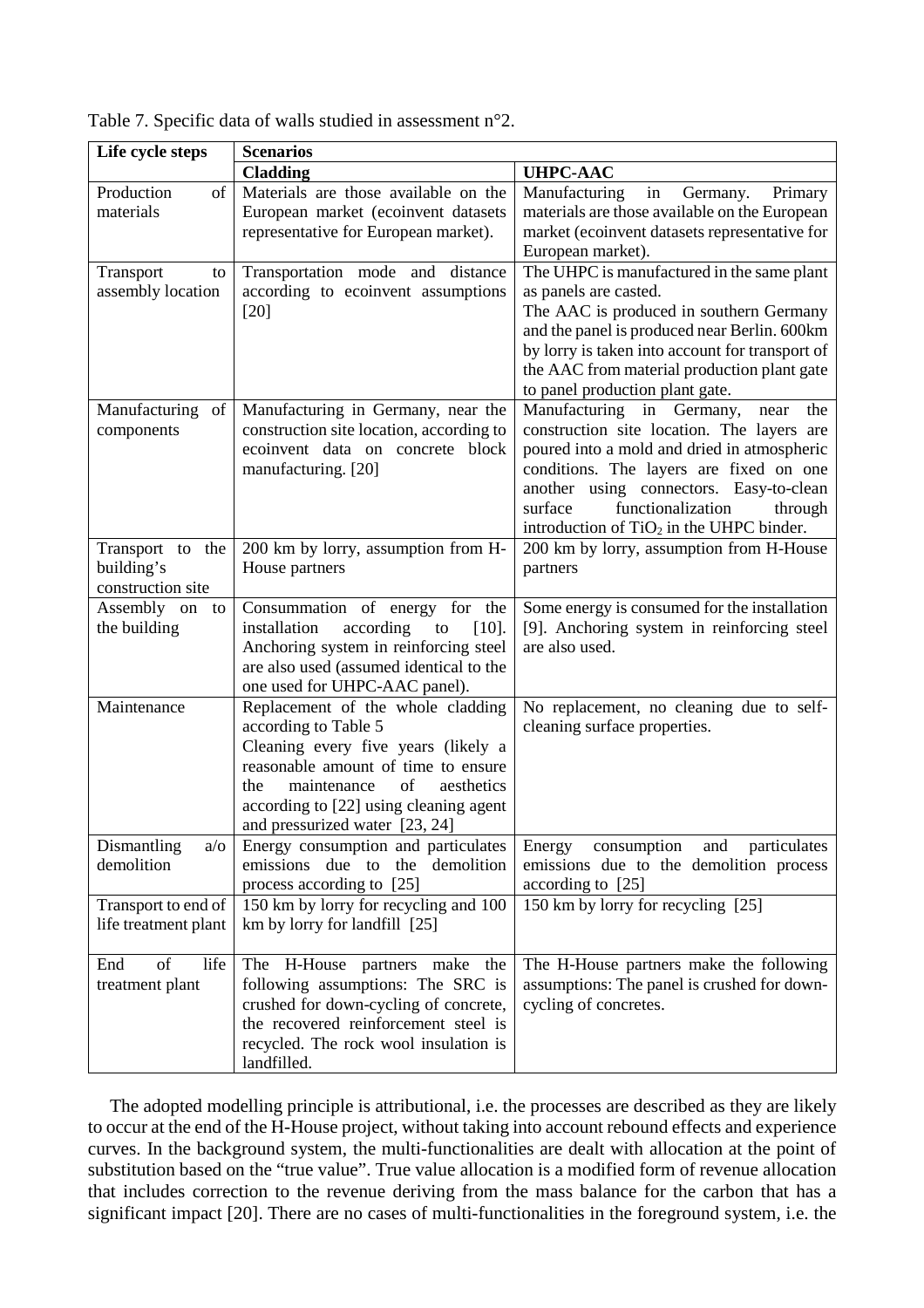system specific to the present study, except at the end of life where recycling is performed. In this case, the system stops when materials reach the "end-of-waste status" and all benefits beyond the system boundaries are not included in the life cycle impact results [14].

# **LCIA**

Elementary flows are then converted into impact categories using characterization factors [3]. Both impact categories selected for the present LCA and the corresponding LCIA method are listed in Table 8. These impact categories were selected according to the H-House project's priority which is life cycle impacts' decrease induced by the use of H-house innovative components in place of conventional components.

| <b>Impact categories</b>                      | Unit                  | <b>LCIA</b> models                        |
|-----------------------------------------------|-----------------------|-------------------------------------------|
| Non-renewable primary energy consumption   MJ |                       | CED ecoinvent [26]                        |
| Climate change                                | kg CO <sub>2</sub> eq | Intergovernmental Panel on Climate Change |

Table 8. Impact categories and LCIA models.

| The scenarios' life cycle impacts are displayed in Fig. 1 for assessment $n^{\circ}1$ and in Fig. 2 for |  |  |  |  |  |  |  |  |
|---------------------------------------------------------------------------------------------------------|--|--|--|--|--|--|--|--|
| assessment $n^{\circ}2$ .                                                                               |  |  |  |  |  |  |  |  |



Figure 1. Comparison of external walls for new buildings on non-renewable energy and climate change impact categories (assessment n°1).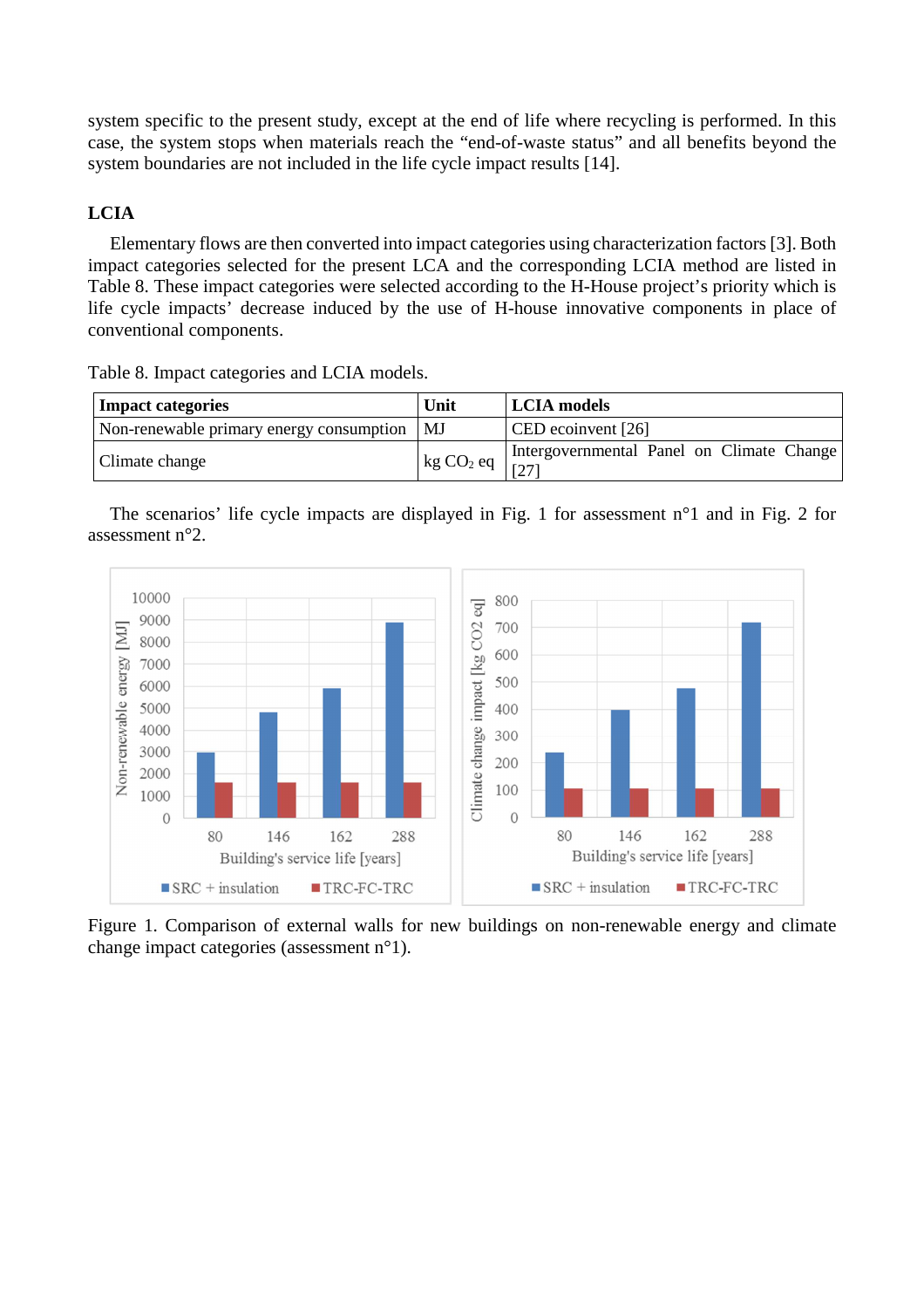

Figure 2. Comparison of external walls for retrofitted buildings on non-renewable energy and climate change impact categories (assessment n°2).

The H-House innovative panels have better environmental performance whatever the estimation of the building's service life is. This observation is true both for new construction and retrofitted building.

# **Life cycle interpretation**

For a better understanding of the results, the contribution of each life cycle's stage presented in Table 6 and Table 7 was investigated. Fig. 3 and Fig. 4 provide the comparison of scenarios for assessment n°1 and n°2 respectively, taking into account the shortest value among all RSP options (80 years for new constructions and 55 years for refurbished buildings).



Figure 3. Comparison of external walls for new buildings on non-renewable energy and climate change impact categories (assessment n°1) for RSP=80 years, with details on the contribution of the life cycle steps to the impacts.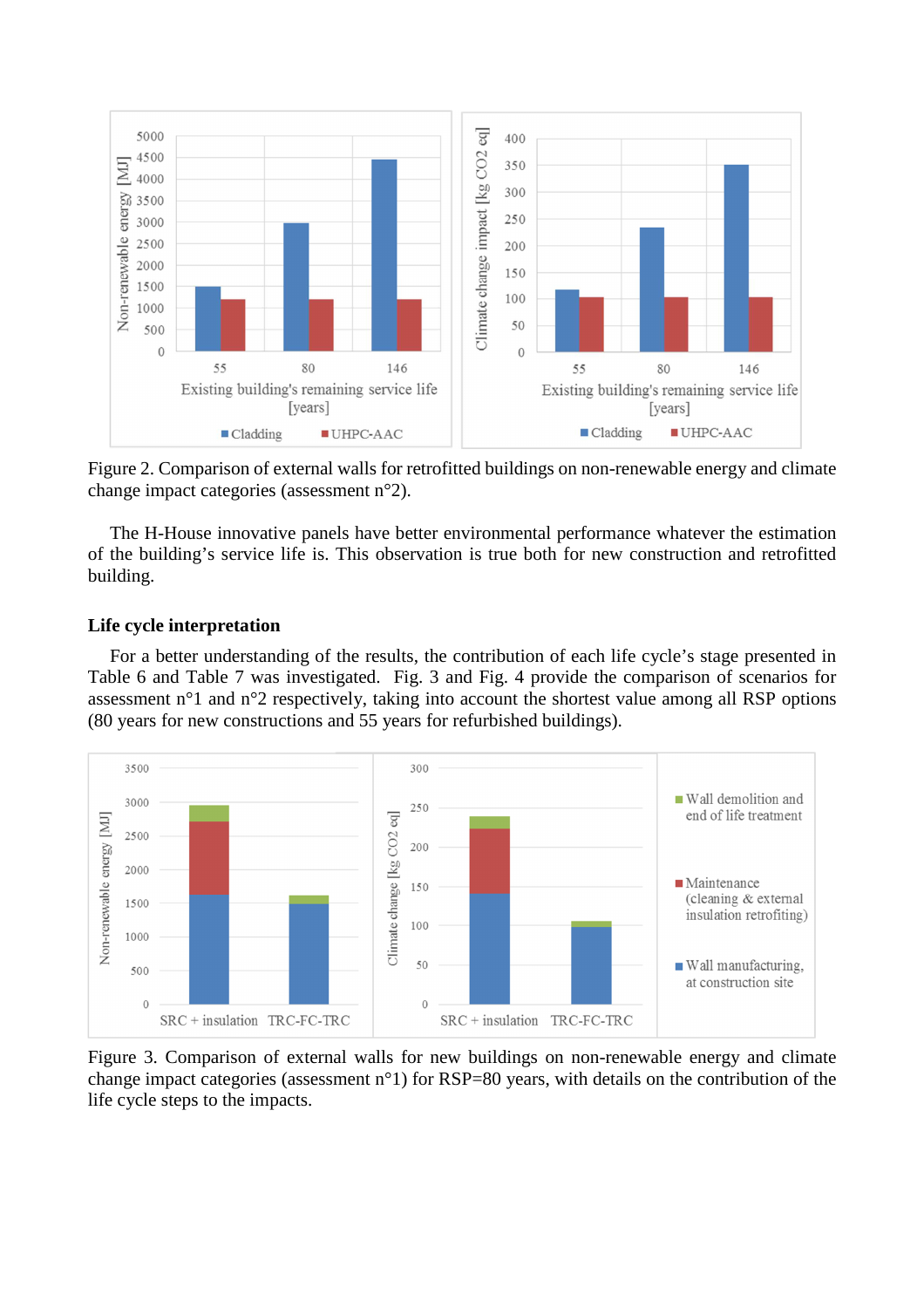

Figure 4. Comparison of external walls for retrofitted buildings on non-renewable energy and climate change impact categories (assessment n°2) for RSP=55 years, with details on the contribution of the life cycle steps to the impacts.

Fig. 3 gives for both scenarios of external walls for new buildings, the highest contributor which is the wall manufacturing stage (from primary materials extraction up to on-site construction work). The maintenance of SRC + insulation is particularly impacting as it includes the manufacturing of the mineral insulation. The wall demolition and end of life treatment account for no more than 8 %.

Fig. 4 gives for both scenarios of external walls for refurbished buildings, the highest contributor which is the panel production stage (from primary materials extraction up to panel manufacturing at the plant). The panel installation onto the building represents 5 to 6% of the total impacts. The transports before and after use represents 8 to 12%. All other contributors are below 2%.

It is important to note that the highest service life for conventional materials has been considered in the study, which disfavors the H-House panels. If the results would have shown that the conventional scenarios were better from an environmental point of view than the innovative panels, a sensitivity analysis would have been conducted accordingly. As it is not the case, such sensitivity analysis (to consider lower service life for conventional materials) would not modify the conclusions.

Finally, it can be observed that, regardless of the components' service life and associated replacement needs, H-House project's innovative composite panels are less impacting to manufacture than other conventional walls providing the same functions (see functional unit definition).

### **Conclusions and limitations**

The study intends to evaluate the environmental performance of innovative composite panels for use as external walls in buildings developed within the frame of the H-House project. The durability of H-House composite panels is higher than that of conventional panels. This is due to the use of innovative concrete and insulation materials. The study assesses the benefits of H-House components' durability, and compares them with conventional solutions, as regard to the contribution to climate change and non-renewable energetic resource depletion.

Although the service lifetime of a building and its components is a key decisive parameter when conducting an LCA, the actual service life of the H-House innovative panels has not been quantified. Consequently, the assessment was conducted several times for different service lives. In each assessment, external walls made of H-House composite elements have less impact on climate change and non-renewable energy consumption than conventional walls have. More importantly, the present study shows that, regardless of the components' service life and associated replacement needs, H-House's innovative composite panels are less impacting to manufacture than conventional walls providing the same functions (see functional unit definition).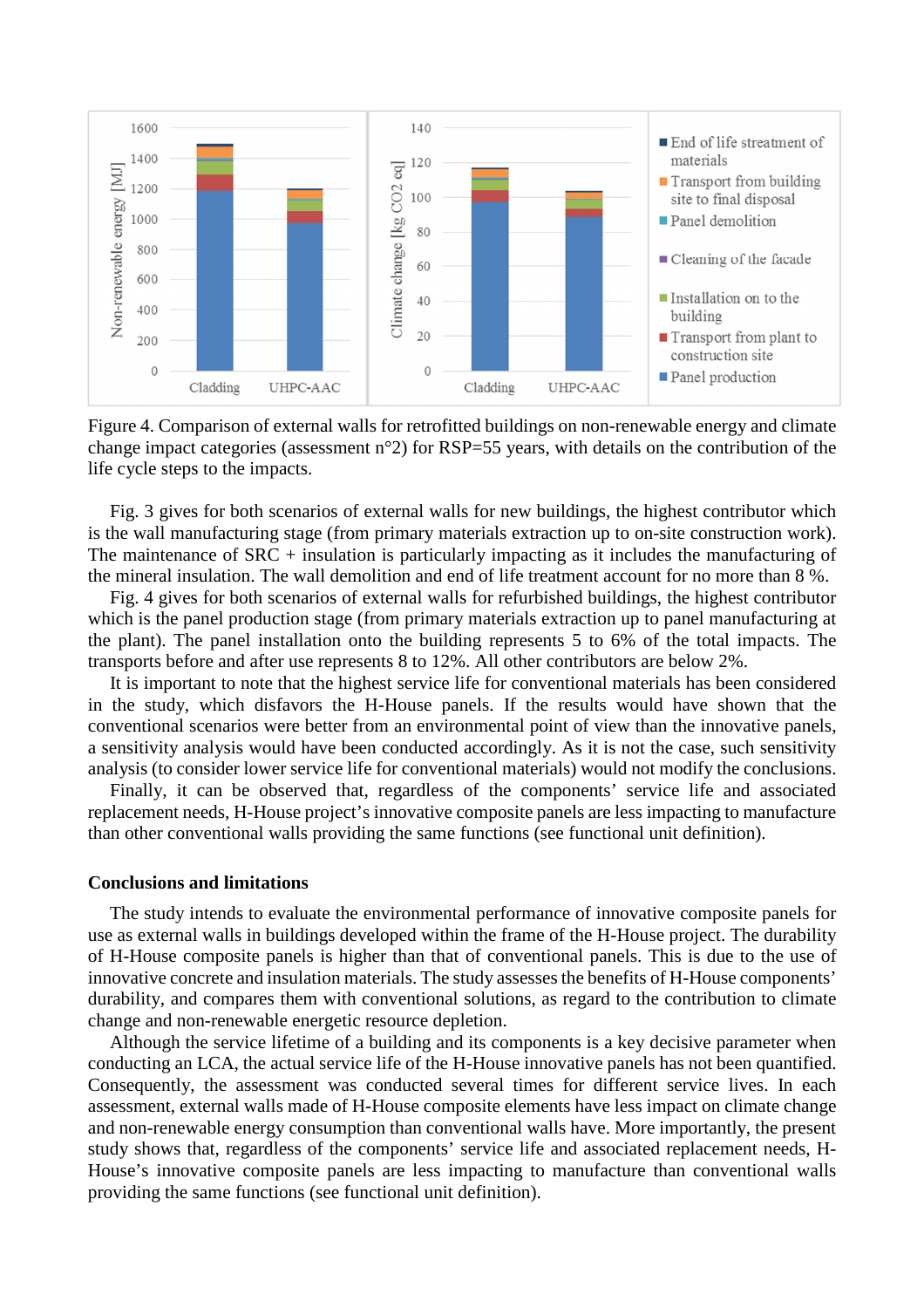The study's limitation is the reduced scope of the impact categories being investigated. It is recommended in the following steps of the H-House project to check the validity of the present conclusions on additional impacts categories as recommended in [28].

# **Acknowledgements**

The presented research was made possible with the support of the European Commission's Seventh Framework Programme under grant agreement No 608893 (H-House). Further H-House research project information can be found here: www.h-house-project.eu.com.

# **References**

[1] H-House project, 2014. [Online]. Available: http://www.h-house-project.eu/. [Accessed: 15- Sept-2016].

[2] ISO 14040, 'Environmental management -- Life cycle assessment -- Principles and framework'. ISO, 2006.

[3] ISO 14044, 'Environmental management -- Life cycle assessment -- Requirements and guidelines'. ISO, 2006.

[4] Beccali, M., Cellura, M., Fontana, M., Longo, S., Mistretta, M., 2013. Energy retrofit of a singlefamily house: life cycle net energy saving and environmental benefits. Renew. Sustain. Energy Rev. 0, 283e293.

[5] Aktas, C.B., Bilec, M.M., 2012. Impact of lifetime on US residential building LCA results. Int. J. Life Cycle Assess. 3, 337e349.

[6] Mequignon, M., Adolphe, L., Thellier, F., Ait Haddou, H., 2013a. Impact of the lifespan of building external walls on greenhouse gas index. Build. Environ. 0,654e661.

[7] Van Nunen H. Improved service life predictions for better life cycle assessments. Proc. SB11 World Sustainable Building Conference; 2011.

[8] Kotaji, S., Schuurmans, A. & Edwards, S., 2003. Life-cycle Assessment in Building and Construction: A State-of-the-art Report, 2003 SETAC, ed.

[9] Cabrol, P., 2013, Suggestion of generic Product Category Rules (PCR) for new buildings, Master of Science Thesis, Kungliga Tekniska Högskolan, Royal Institute of Technology, Department of Urban Planning, SOM- EX 06-013

[10] Björklund, T., Tillman, A., LCA of building frame structures. Chalmers University of Technology, Technical Environmental Planning. Report 1997:2 (1997)

[11] ISO, International Organization for Standardization 2000, Building and constructed assets – Service life planning – Part 1: General principles, ISO 15686-1.

[12] ISO, International Organization for Standardization 2001, Building and constructed assets – Service life planning – Part 8: Reference service life and service-life estimation, ISO 15686-8.

[13] ISO, International Organization for Standardization 2000, Building and constructed assets – Service life planning – Part 9: Guidance on assessment of service-life data, ISO/CD 15686-9.

[14] EN15978, 2011 – Sustainability of construction works – assessment of environmental performance of buildings – Calculation method, vol. 15978 (2011)

[15] Erlandsson, M. & Holm, D. IVL-rapport B B2229 Livslängd-, drift- och underhållsdata samt återvinningsscenarion för LCA-beräkningar, IVL Svenska Miljöinstitutet 2015.